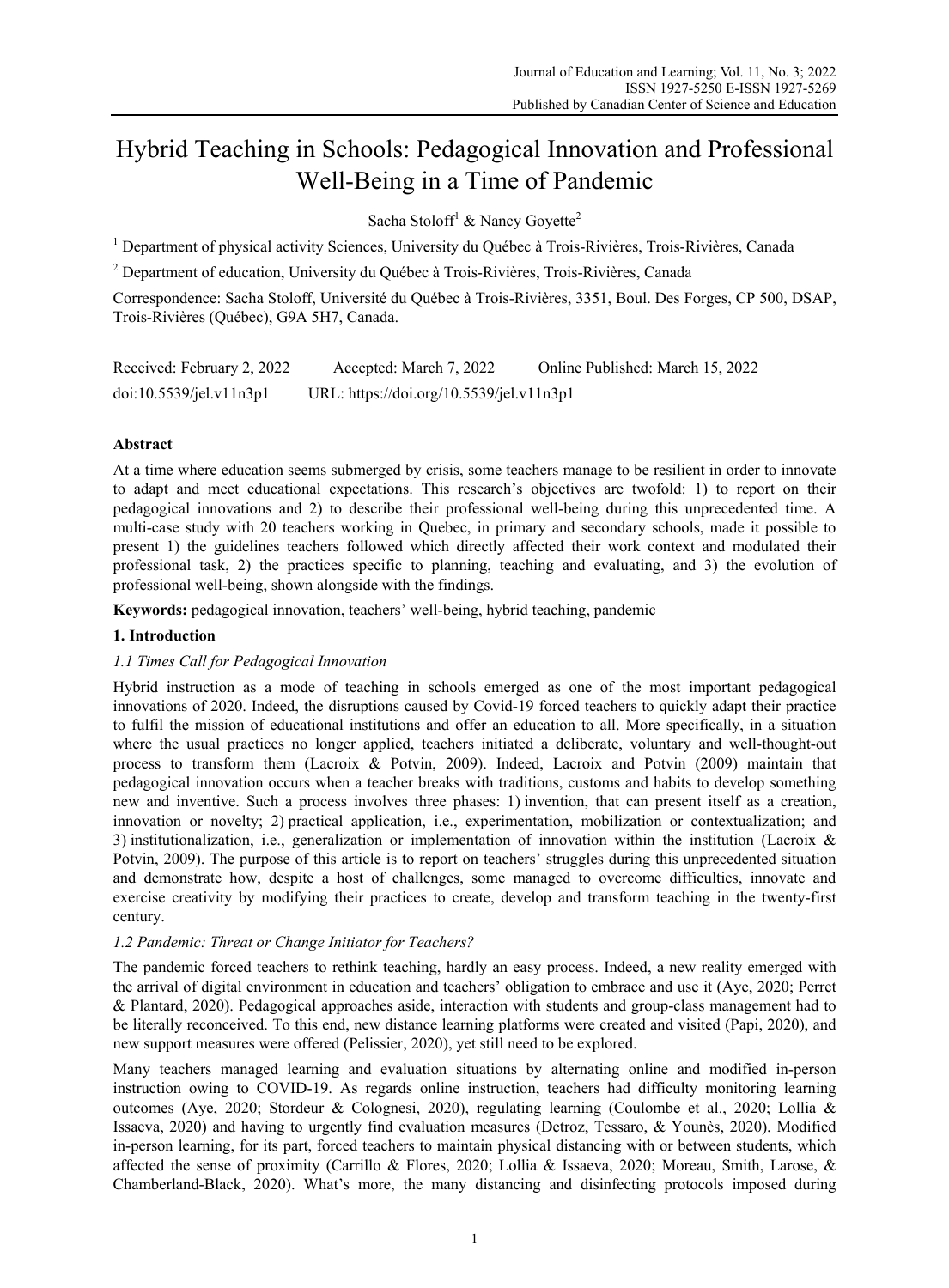in-person teaching represented an additional burden (Coulombe et al., 2020). To make matters worse, a context of sudden, uncertain and recurring changes afforded teachers little time to adapt (Coulombe et al., 2020; Lollia & Issaeva, 2020; Stordeur & Colognesi, 2020), causing a reactive dynamic (Stoloff, Goyette, De Guise & Girard, 2022). Adaptation required them to follow government and school guidelines—confusing at best—to orient their practice (Lollia & Issaeva, 2020; Stoloff et al., 2022) while taking into account the teacher's and student's capacity to understand and use digital teaching practices. The heavy workload resulting from these conditions of overstimulation appeared to have a negative effect on teachers' psychological health. Examples of added stress include the pressure to fulfill their changing task (Carignan, Beaudry, & Cohene, 2020; Carrillo & Flores, 2020; Filipi et al., 2020) and the expectations of the administration (Lollia & Issaeva, 2020). The daily emotional challenges produced anxiety in some teachers because of their lack of familiarity with Information and Communication Technology (ICT) (Filipi et al., 2020; Lollia & Issaieva, 2020), a pervasive tension regarding work-life balance (Brunon & Cau-Bareille, 2020) or a sense of isolation due to physical distancing.

From a salutogenic perspective, centered on solutions and opportunities, an educational system that builds on each person's strengths appears essential. Indeed, from a philosophical point of view, Van Nuland et al. (2020) insist on the need to consider new ways of thinking in which an advanced educational system focused on meaningful relations with students determines the education of the future. From a practical point of view, emergency conditions force teachers to adapt their practices to meet challenges in the field (Brunon & Cau-Bareille, 2020; Stoloff et al., 2022) and stimulate creativity in action (Amado, Bouilloud, Lhuilier, & Ulmann, 2017). Lhuilier (2015), in fact, presents emergency or crisis situations as moments of alternative reorganization that can provide a basis for individual growth. In the opinion of Mongeau and Tremblay (2009), imbalance created by a rupture forces change, and consequently, becomes a learning opportunity. Thanks to familiarity with digital tools and mastery of digital skills, some teachers were able to diversify their practice in a digital environment (Brunon & Cau-Bareille, 2020; Filippi, Félix, Martin, & Gebeil, 2020) and achieve learning objectives via stimulating activities for students (Carignan, Beaudry, & Cohene, 2020). In short, this critical period brought out the human potential for multitasking (Carignan et al., 2020; Stoloff et al., 2022) and the professional potential—with notable regard to teachers in their proximal zone of development—for making effective changes in teaching practices (Filippi, Félix, Martin & Gebeil, 2020). These changes no doubt explain teachers' fluctuating sense of well-being during this time.

### *1.3 Framework*

The concept of well-being is complex and therefore difficult to define (Seligman, 2011; Stoloff, Boulanger, Lavallée & Glaude-Roy, 2020). It is derived from two perspectives: the hedonic approach, which focuses on pleasure and happiness, and the eudemonic approach, which focuses on optimal functioning (Laguardia & Ryan, 2020). These two approaches are integrated in the present study as being the optimal functioning, based on realizing or actualizing one's potential, self-determined and resulting in a sense of accomplishment, pleasure and happiness. Seligman (2011), more specifically, presents five components of well-being in his PERMA model: 1) Positive emotions, 2) Engagement, 3) positive Relationships, 4) Meaning, and 5) Accomplishment. The component of meaning, defined as belonging to and serving something that you believe is bigger than self (Seligman, 2011), has proved to be the central determinant of professional well-being in teaching (Goyette, 2016). In addition, Stoloff and her colleagues (2020) recently proposed a sixth component, vitality, which consist of overall physical and psychological state composed of level of energy, serenity, healthy fatigue and enthusiasm about going to work each day. These authors also relate accomplishment to all positive professional emotions, including sense of freedom and creativity, autonomy, competence, self-determination and control.

### *1.4 Correspondence to Research Design*

Well-being falls within the field of positive psychology, which studies the "conditions and processes that contribute to the flourishing or optimal functioning of people, groups and institutions" (Gable & Haidt, 2005, p. 103). Such field is founded on the idea that development of individuals' strengths and psychological competencies builds greater resilience in the face of life's stresses (Seligman & Peterson, 2004). Adopting an approach structured around personal strengths instead of weaknesses (Magyar-Moe, 2015) thus allows us to explore additional interventions to better achieve and maintain well-being. The goals of positive psychology are, specifically, 1) to build strengths while repairing and healing disorders, difficulties or illnesses; 2) to strive for the good life; and 3) to invest on a continuum from least happy to most happy in the achievement of excellence (Seligman, 2004). Positive psychology as a science aims to know and understand the factors allowing individuals and societies to grow and flourish despite the obstacles encountered (Gaucher, 2010). Many areas of research, however, document problems and pathologies only; for this reason, a better balance in knowledge is needed to fully understand the phenomenon and thereby take all aspects of human nature into account (Seligman, 2002).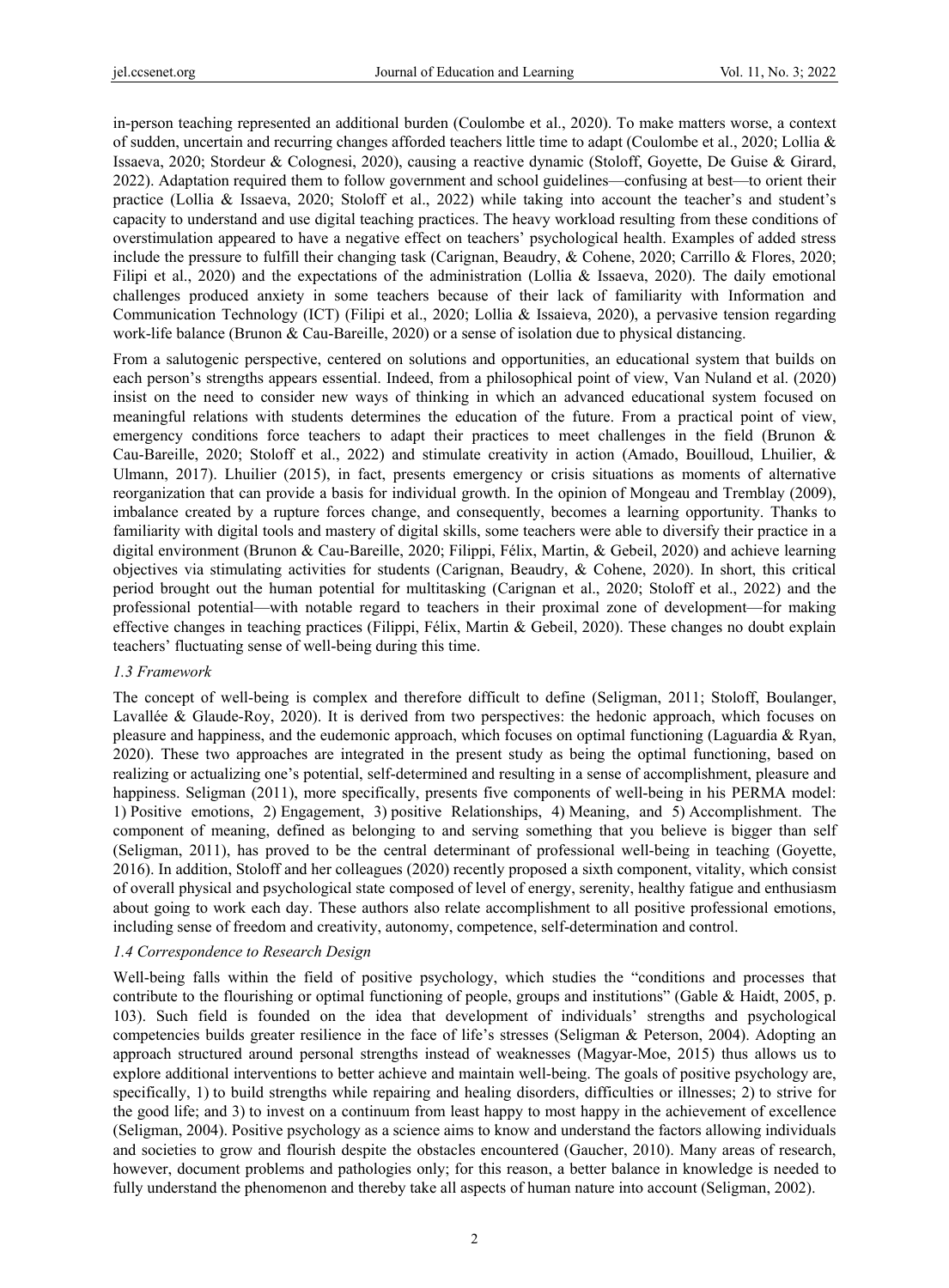These theoretical and conceptual underpinnings color the focus of the research which is to know and understand teachers' experience during the pandemic. Its objectives are twofold: 1) to report on their pedagogical innovations and 2) to describe their professional well-being during this unprecedented time.

## **2. Method**

This research employs a qualitative comprehensive-interpretative methodology (Savoie-Zajc, 2000). Thanks to a multiple-case study method (Stake, 1995), we described individual profiles for the 20 participants, who included primary and secondary teachers from Québec province, all disciplines included.

## *2.1 Participant Characteristics*

Data were collected in June and July 2021 at the end of the school year. Teachers were recruited via social networks using a video clip presenting the project and asking them to complete a short questionnaire if they wished to participate. Of the 25 teachers who completed the form, 20 took part in individual interviews. The sociodemographic data of the participants are presented in Table 1.

|  |  | Table 1. Sample parameters |
|--|--|----------------------------|
|--|--|----------------------------|

| Total               | 20                                                                                                    |  |
|---------------------|-------------------------------------------------------------------------------------------------------|--|
| Gender              | 15 Female / 5 Male                                                                                    |  |
| Order of teaching   | 7 Primary (6F/1M) / 13 Secondary (9F/4M)                                                              |  |
| Disciplines taught  | Art (1), Physical education (5), Languages (4), Special needs (4), French (1). Math (1), Science (2), |  |
|                     | Social universe (3).                                                                                  |  |
| Years of experience | $\leq$ 4 (1), = 5–9 (3), $\geq$ 10 (16)                                                               |  |
| Employment status   | Contract (3), Permanent (17)                                                                          |  |

# *2.2 Data Collection*

Data were collected via semi-directed individual interviews conducted to encourage the sharing of expertise and experience (Savoie-Zajc, 2009). The interviews were conducted via Zoom and lasted 70 minutes on average. The participants were asked to consider a moment and place for the interview where they wouldn't be interrupted, for optimal focus. The researchers would adapt to their availabilities. The interview grid was based on Quebec's conceptual framework for health and its determinants (Santé et services sociaux Québec, 2010) since it presented the individual's spheres of life. Accordingly, the four general questions posed relate to: 1) the education system to know the participants' teaching context (questions 1 and 2), 2) the work environment to know their tasks and roles (question 3), and 3) participants' individual characteristics to know their personal and social details and state of well-being (question 4).

# *2.3 Analysis*

Each interview was recorded, saved and retranscribed in a common Word format for audio recordings (WMA and MP4). Content was analyzed by a research assistant using conceptualizing categorization (Paillé & Mucchielli, 2012) for a phenomenological study of the interview data where a situation is explored and analyzed by the person who experienced it (Rondeau & Paillé, 2016). Next, the researcher takes note of the narratives (audio recordings or floating readings), edits the comments (identification of units of meaning) and classifies them (emergence of the first categories followed by migration of units of meaning) to identify conceptualizing categories (establishment of connections between categories and evolving representation of categories over time). Intercoder reliability was insured continuously between the research assistant and the researchers until intercoder agreement was reached, in order to process with an evolutionary epistemology, where "the relationship between the researcher and the data is not static and is constantly changing during the course of research, where the researcher and the data transform each other" (Proulx, 2019, p. 62).

# **3. Results**

To meet the first research objective, it's necessary to display how participants describe their teaching context. Thus, we begin by discussing the guidelines teachers followed, because these directly affected their work context and modulated their professional task. Next, we present the practices specific to planning, teaching and evaluating that were implemented after the guidelines were issued though roles and tasks. To meet the second research objective, the evolution of professional well-being is shown alongside with the findings.

### *3.1 Guidelines*

During the first chaotic wave of the Covid-19 pandemic, governance was the key point of departure to guide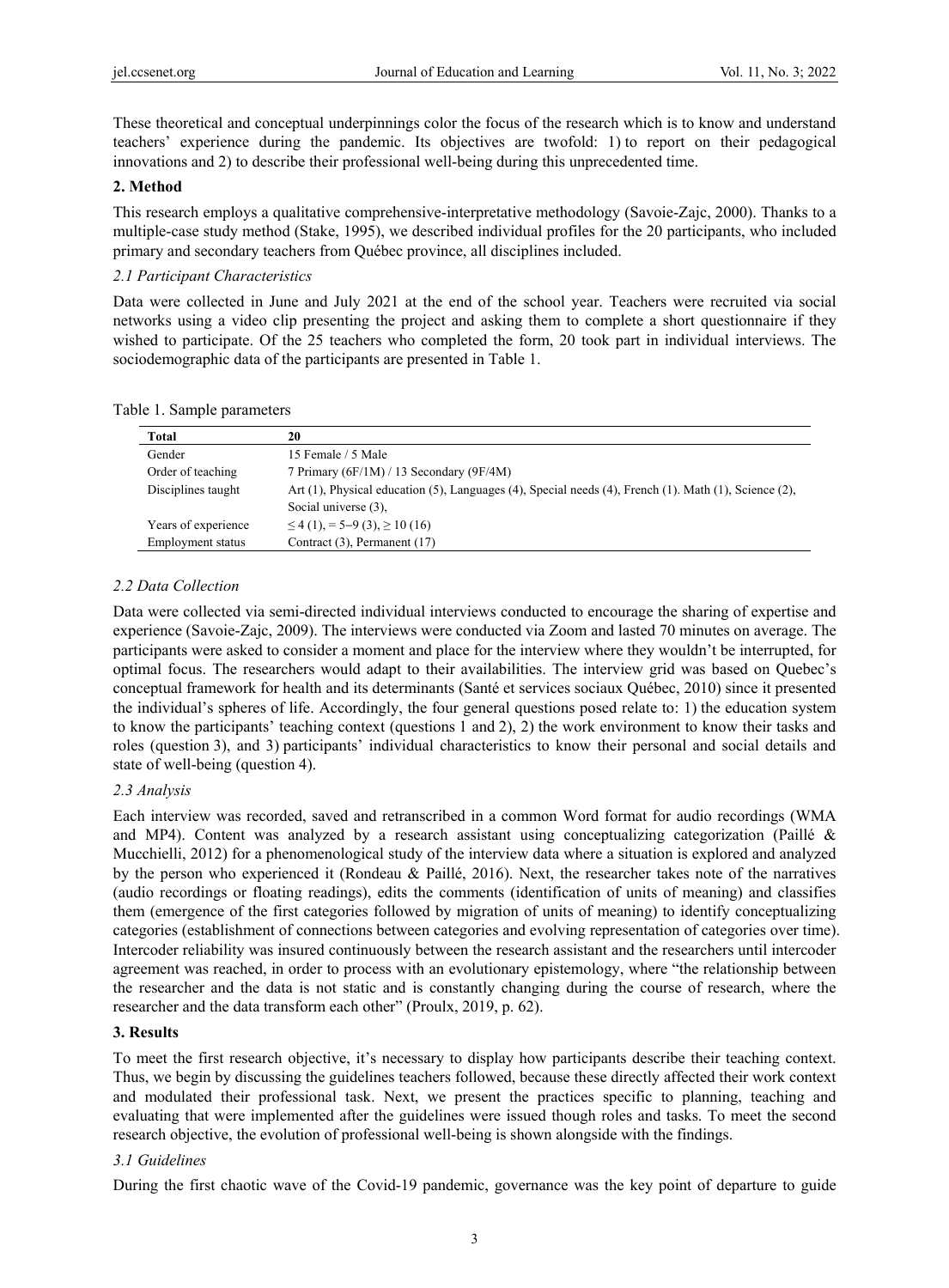individuals working at multiple levels of a structure. Each directive implied an adaptation or change in the usual way of doing things, and the teachers interviewed said that directives were issued from various sources, as summarized in Table 2 at the end of this section. First, the Minister of Education directed ministerial guidelines dealing with 1) school organization: closing or opening schools; 2) the aims of teaching: revision, consolidation, teaching, evaluation; 3) school status: mandatory or voluntary; 4) pedagogical services offered: learning kits, learning camps; 5) teaching mandates: ensuring contact with students, adapting teaching to the modalities in effect; and 6) hygiene measures related to the pandemic. Directives were issued during a special bulletin televised each day at one p.m. Second, teachers mentioned regional school boards (CSS: Centre de services scolaire) that offered schools and teachers guidelines for 1) continuing education, 2) parent surveys to understand the needs of families, and 3) pedagogical services offered: educational cards prepared by teaching advisers. Finally, school administrations took a nuanced and differentiated view of ministerial and CSS guidelines and opted for those best suited to their particular school.

For teachers, the multiple sources of guidelines and numerous contextual constraints to consider were highly frustrating, as summarized in Table 2 at the end of this section. A first directive concerned imminent school closures and a work stoppage. The idea of a holiday and the use of the word "vacation" by the Minister of Education created a certain discomfort insofar as so many in the workforce were experiencing emotional and professional overload. One teacher pointed out the devaluing effect of this directive: "it's like: OK, maybe the rest of the world doesn't think we're all that important" (T5FS.AL8 – Note 1). Still, some teachers managed to take advantage of the situation. They enjoyed having time for themselves, engaging in physical activity, brushing up on their skills and pursuing distance training. Another teacher, moreover, viewed things more ironically: "WOW! This is the first time in the history of Quebec we're getting paid for the overtime we've been doing since the existence of the education system, since the Quiet Revolution. WOW! 2 weeks of overtime (…) So that's how I saw things myself, and that's what I said to everybody" (T1FP.AL7).

Teachers expressed a lack of clear guidelines as the biggest problem during the first wave. Indeed, teachers reproached in particular for directives that were vague, contradictory and occasionally unrealistic. One teacher fumed about her back-to-school experience: "Oh come on! Montreal's Canada's hot spot, and we're opening the city's schools? Come on now. We had the most deaths, they're all around here, and we're opening our schools?!" (T1FP.AL40). Another commented: "At the time we got directives that were either contradictory or totally confusing, my colleagues and I were like: this makes no sense. We were telling each other: No, I'm not doing this, it just makes no sense" (T1FP.GL40). Still another added: "I was listening to the press releases, and I'm a person who follows instructions, so I was expecting a very structured deconfinement plan. But instructions were tossed around in the schools, and I saw that my administrators were doing the best they could, but they were informed at the same time we were" (T3FP.AL11). Finally, one said: "I think it was bizarre, the situation was chaotic; I hope things will be different next time" (T8FP.GL17). For others, directives were clearer and better guided their actions after they returned to primary school. A physical education and health teacher working from home observed that "after 1 or 2 weeks, things were clearer. My mission was online teaching to maintain the school-home relationship and the students' tie to their school" (T7FP.GL18).

This cacophony of directives was most possibly the reason for teachers' uneven implementation in schools. In this sense, participants observed broad differences in 1) the functioning of colleagues, schools and school boards, 2) the quality of teachers' professional engagement, which was affected by individuals' undeniably different levels of commitment to their professional task and, consequently, 3) teachers' professional experience in a time of pandemic. A rather scathing extract illustrates the negative effect of these differences: "It's embarrassing to get an email that's not even from my student, asking me why I posted material online, when the other one [teacher] didn't post anything. It's not normal. So again, I'm the usual idiot [who's working] while the other one's out shopping for her new kitchen!" (T13FS.TL22).

The final irritation teachers discussed refers to being forced in an awkward situation. First and foremost was frustration over ministerial public announcements that left teachers no time to reflect on and process subsequent procedures. The result was a sense of "suffocating anxiety" caused by questions with no answers from parents and students who received the information simultaneously: "I go back to school, I learn the instructions on the fly on television at the same time as everybody else, (…). I found this showed no respect for teachers." Simultaneously, some teachers explained that the regional school board's requests regarding family surveys created a predicament by confronting them with dysfunctional families, vulnerable students and families in need when they were in no way ready or equipped to meet such needs. This led to a certain reticence and sense of powerlessness, as shown in this comment by a teacher who decided against the survey in order "to protect myself against having to deal with that kind of distress, because I'm not a social worker, I'm not a psychologist"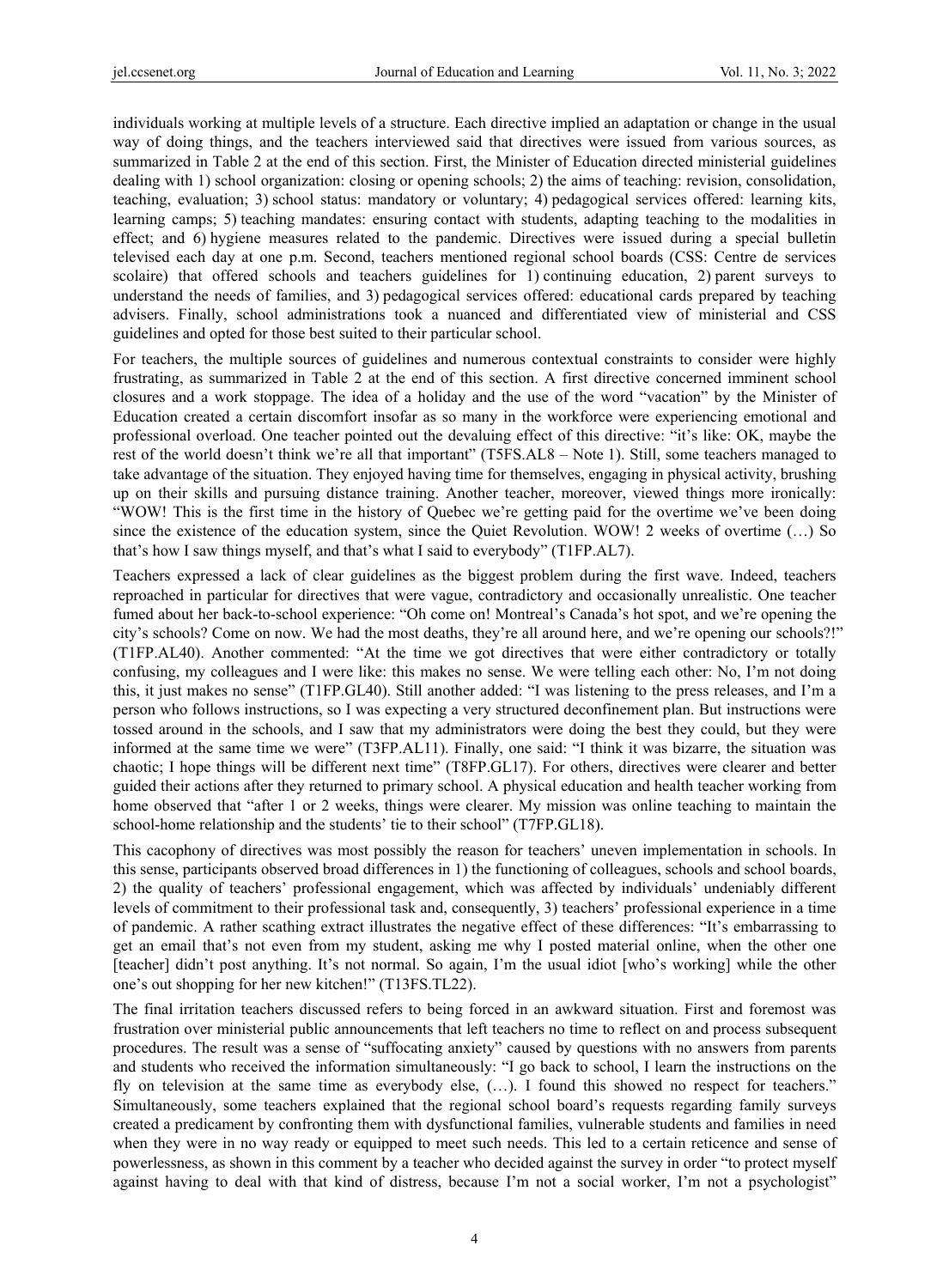# (T1FP.TL5).

| <b>Various sources</b>                                                 | Guidelines' aims                                                                                                                    | <b>Irritations</b>                                                                                                                                                        |
|------------------------------------------------------------------------|-------------------------------------------------------------------------------------------------------------------------------------|---------------------------------------------------------------------------------------------------------------------------------------------------------------------------|
| Minister of Education                                                  | 1) school organization                                                                                                              | Discomfort due to the idea of a vacation referring to the<br>⋗                                                                                                            |
|                                                                        | 2) teaching aims                                                                                                                    | imminent school closures and a work stoppage,                                                                                                                             |
|                                                                        | 3) school status                                                                                                                    | Vague, contradictory and occasionally unrealistic<br>⋗                                                                                                                    |
|                                                                        | 4) pedagogical services offered                                                                                                     | guidelines,                                                                                                                                                               |
|                                                                        | 5) teaching mandates                                                                                                                | Frustrations due to public announcements.<br>⋗                                                                                                                            |
|                                                                        | 6) hygiene measures                                                                                                                 |                                                                                                                                                                           |
| Regional school boards<br>1) continuing education<br>2) parent surveys |                                                                                                                                     | Reticence and sense of powerlessness when confronted to<br>⋗<br>dysfunctional families, vulnerable students and families in need                                          |
|                                                                        | 3) pedagogical services offered                                                                                                     | during surveys.                                                                                                                                                           |
| School administrations                                                 | Nuanced and differentiated view of<br>ministerial and CSS guidelines and opted for<br>those best suited to their particular school. | Teachers' uneven implementation and /or respect for<br>⋗<br>guidelines in their practice (functioning, engagement and overall<br>experience of teaching during pandemic). |

Table 2. Recapitulation of guidelines issued from various sources and associated irritations

# *3.2 The New 2.0 Planning*

Faced with the chaos of multiple directives due to their various sources, high numbers and constant changes, teachers had no choice but to act. Forced to shift from in-person to distance to hybrid teaching as key actors in a spiral of uncertainties, they had to adapt their usual practices. When describing these changes, teachers list the six factors they took into account. First, they reemphasize the acute frustration from guidelines that were vague, contradictory, unclear, variable, changing and unevenly implemented by administrations and teachers. Second, they name the different resources available, notably the ministry's education kits or the educational cards from the school boards. Use of these resources is nuanced, ranging from "unusable and inappropriate" to "highly inspiring and helpful" depending on the teacher. Third, teachers say they have to consider the various pedagogical aims, including: 1) vocational training, 2) recreation, 3) pedagogical continuity with no new content, 4) revision, 5) consolidation, and 6) new subject matter, based on an evolving pandemic and issued guidelines. Fourth, they must continually review the orderly manner to distribute and teach the material, since the constant changes affect teaching and learning rhythm and, as a result, the content taught and learned. Fifth, teachers deal with the family realities of both colleagues and students' parents (remote work, health, single-divorced-couple, the schedules of other children learning from home, needs satisfaction, etc.). Finally, the sixth factor teachers take into account is each student's realities in terms of 1) capacity to function (connection, materials, follow-up), 2) emotion management (stress, anxiety, perseverance, motivation), 3) school situation (immersion, adaptation, learning difficulties, vulnerable), and 4) technological skills, which are often accompanied by a familiarization process before a level of autonomy is achieved. The following lengthy testimony, using a fictitious name (Note 2), illustrates the complex realities teachers frequently deal with :

In the first weeks, I sent emails, but then after that, I phoned right away. I picked up the phone, spoke to the parents, spoke to the children. The first contact was long. The discussions were long. The families would tell me things like: Well, we have three kids, the both of us work from home, we asked our daughter to do an hour and a half [babysitting]in the morning, an hour and a half in the afternoon, but at the same time she has to take care of the kids. But I'd say to myself: That's not right, if you can only work if Rose minds the kids, how is that fair for her? She can't learn if she has to look after her little brothers. This doesn't work! So then we agreed, Rose will have to do her schoolwork while the baby's taking a nap. Leave her alone in the morning, let her go outside and play with her brothers. These were the kinds of discussions we had with the parents…I went inside their home. Sure, I was on the phone, but I really experienced the ups and downs of their everyday life. Once maybe I had a family in distress who was struggling to survive and save their business, and the children were left to themselves. Otherwise, everybody was together, at home, at the computer. Everyone felt safe in any case. But the first contact was very long (T11FS.TL5).

The first step following the announcement of vacations, school closures and the start of distance teaching was supposedly initiated by a sort of "2.0 planning". Teachers explain that the shift to online teaching meant they needed to embrace digital supports to make the most judicious choices possible. The extent of the interfaces they used reflects the diversity of possibilities and their appropriation proactivity. As part of that diversity, they list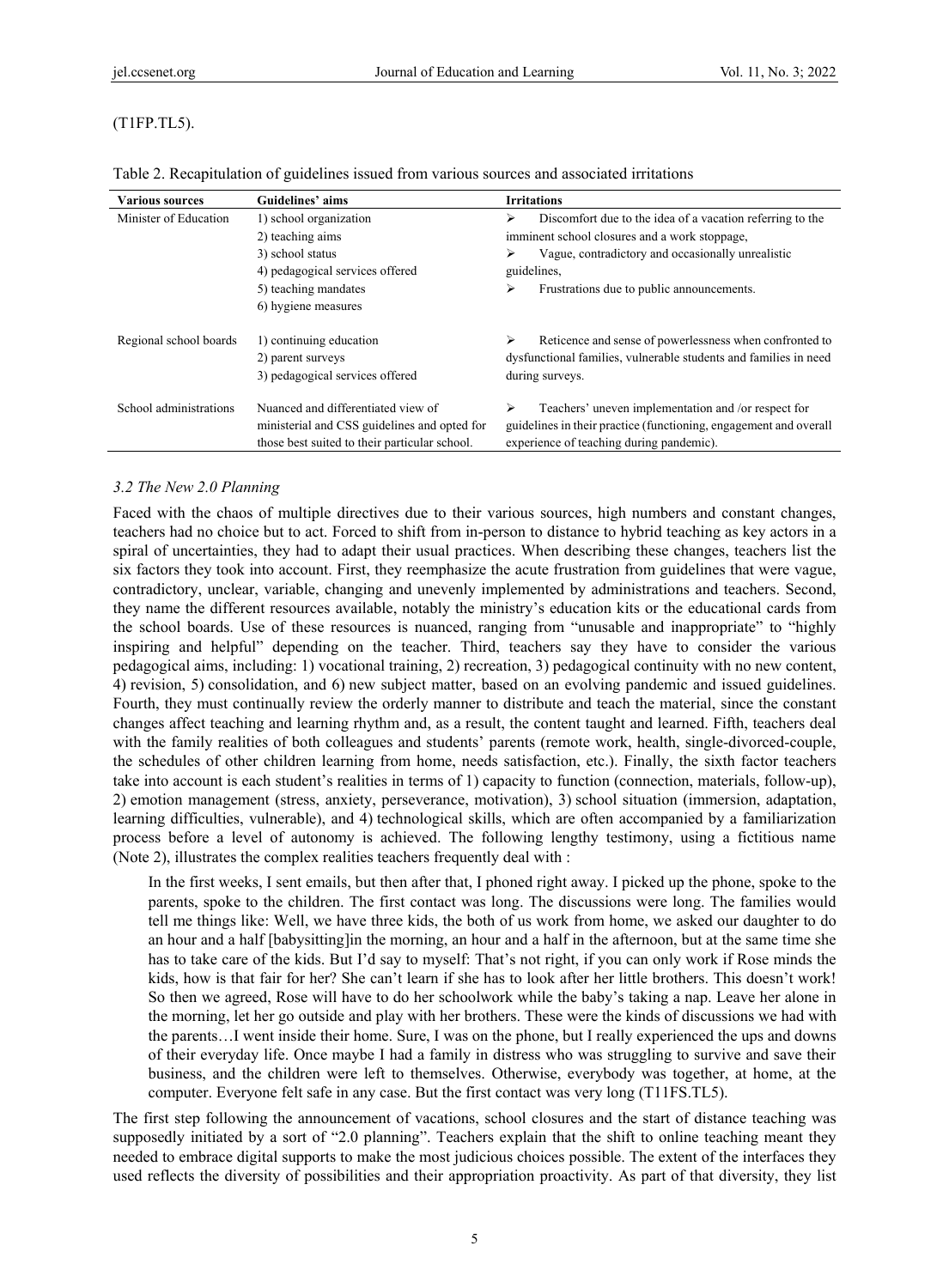Chromebook, Classroom, Facebook, Google Drive, Google Forms, Google Slide, Messenger, Mozaïk, Stream, Teams, Pluriportail, Youtube, and Zoom. Note that some of these were imposed, some were already used in their schools and others were chosen to meet the needs of distance and hybrid teaching. The choice of digital support also depended on various objectives to achieve, including: 1) surveying, 2) catching up with the students, 3) monitoring, 4) managing critical situations, 5) tracking or 6) teaching.

This kind of planning in the digital era also required the organization of various pedagogical tools, sixteen (16) of which are audio recordings, factsheets, forums, interactive calendar, Mindcraft, online consultation, online exercises, photographs, texts, questionnaires, screenshots, slides, student tracking, video clips, video recordings, and WhiteBoard. In order to be effective with their 2.0 planning, teachers combined different of above pedagogical tools to make the teaching-learning sequence more complex. At the same time, complementary documentation had to be offered to students with no access to digital supports. This included 1) printed versions, 2) comic strips, or 3) arts and crafts materials (in primary school). Teachers were constantly seeking solutions with a view to educational success. For many, this meant adapting some of the usual pedagogical approaches to explore new ways of teaching, notably through 1) reverse classroom, 2) virtual classroom, 3) project-based approach or 4) creation of a menu "à la carte". Thus, teachers had to react promptly and question, oversee, comprehend, anticipate, organize, adapt and adjust their traditional practice to deal effectively with ongoing change.

To facilitate changes, teachers say they relied on their colleagues to conceive, develop, improve and share. Indeed, the pandemic along with educational issues stimulated collaboration. First, the difficult context sparked a wave of sharing in terms of creating and planning: "a lot of solidarity between teachers and the school's professionals… this too is going to be the positive side of COVID. Adversity tends to bring out the positive side of human nature a bit more" (T7FP.AL54). This solidarity impulse was marked by new trends of collaboration beyond traditional borders, especially with social media. Second, the interaction with colleagues offered a moral support that helped assuage many teachers' feelings of anxiety, helplessness and isolation. An Anglophone secondary school teacher reported that in his school: "When we began getting in touch with each other, this reduced the stress, I think when we realized that, okay, everybody's having a tough time," that it was good "just having time to chat. Then, uh, after we went back to school, we had a big enough space with tables, and we could be five, six teachers, or more" (T14MS.TL9) supporting, comforting and listening to each other. Third, many types and levels of collaboration could be identified. Depending on the different environments, forms of collaboration could be more or less structured, ranging from a fixed weekly time-slot to an on-the-spot response to an immediate need. To start with, teachers mentioned the collaboration between teachers, between those who taught the same grades and/or the same subjects. They explained the distribution of tasks related to planning, including: 1) developing tools, 2) preparing documents, 3) developing learning plans, 4) updating content, or 5) practicing use of interfaces before synchronous teaching with students. Next, teachers discussed their close collaboration with other school professionals involved in students' learning, such as special need specialist, which allowed them to share information on the situation, perform follow-ups and disclose students' course evaluations. This work with internal resources is seen as an added value, as the following extract clearly indicates:

Each week we had meetings. (…) There was good follow-up by the special ed teacher and the psycho-educator who were really part of our meetings. There wasn't only teachers, internal resources were brought in too. I thought this was great because usually we operate pretty much behind closed doors… Even during pedagogical days, we don't necessarily have time to meet up with each other (T12MS.TL19).

Finally, teachers could rely on support from in-school committees organized to assist and accompany those having difficulty with the new situation. One teacher, for example, said she felt happy to help colleagues: "I accompanied teachers a good deal, especially the ones teaching kindergarten, because they were older teachers who weren't familiar with computers, so I enjoyed showing them how to prepare their task and we really worked together (…). This made me feel I had a little something to contribute as well" (T8FP.AL4). Another notable example is the teacher who mentioned "the tactical squad" in his school (T15MS.GL4), which was formed by the school administration in order to assist anxious students and teachers. The members of this squad pitched in to support those lacking the requisite skills and help them: 1) understand the different digital platforms, 2) create, propose and adjust teaching-learning modalities, or 3) solve computer-related problems. As an example, this teacher described a colleague's lack of computer skills explaining that over time, "he [the colleague] was stressed and embarrassed. [The colleague] didn't even dare tell the administration: 'I don't know how to send my students an email' or 'I don't know how to contact my students' or 'I don't know how to find telephone numbers on the internet'" (T15MS.TL8).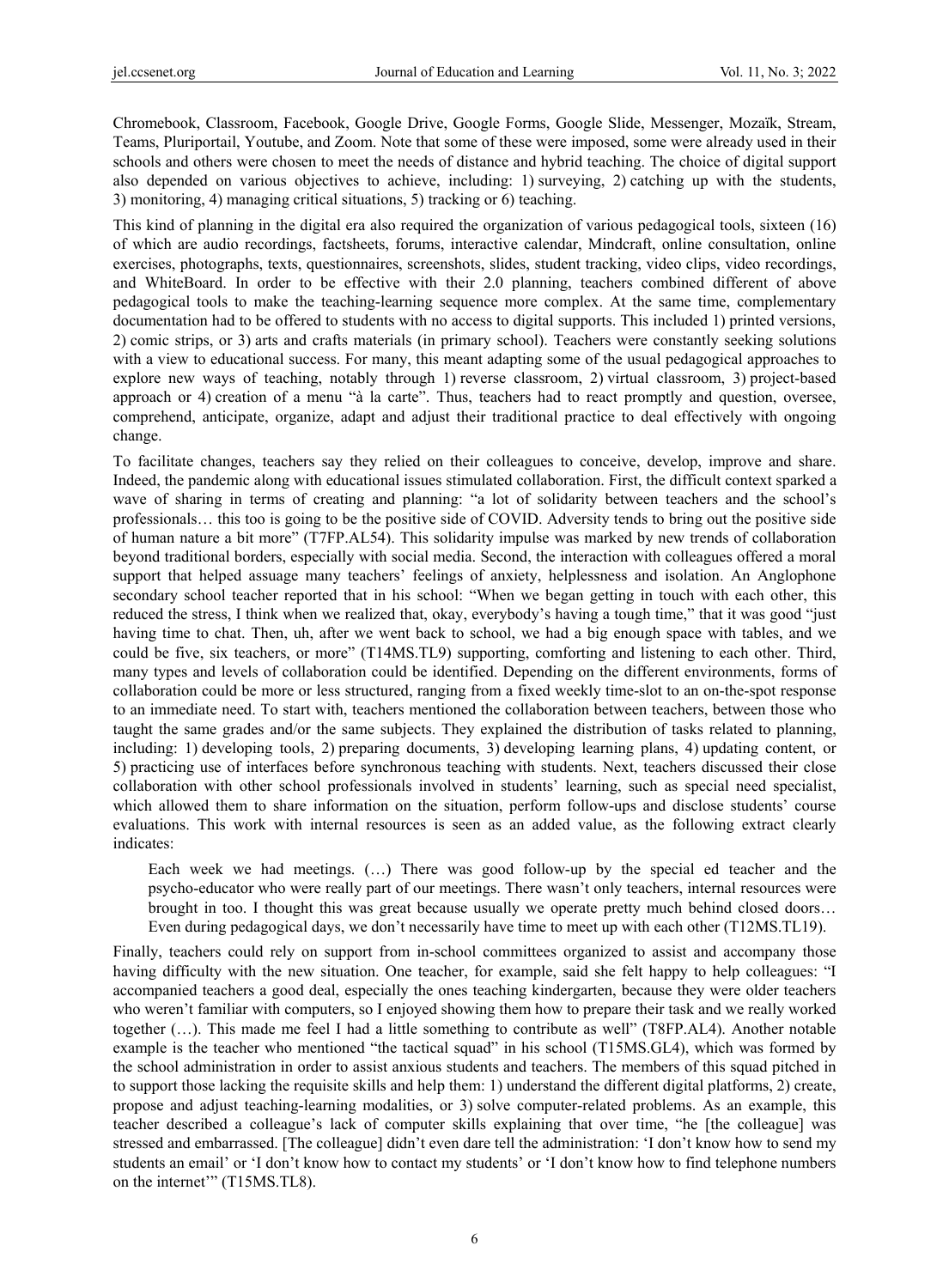Subsequent to the planning process, teachers needed to change the way they addressed learning and evaluation situations (LES).

# *3.3 #Teaching #Evaluation*

Put into perspective, teaching is traditionally a process achieved when teachers interact with their groups of students, in the classroom or gym, and put into effect what they've planned (Government of Quebec, 2020). However, in March 2020, schools closed and teachers had to initiate distance teaching (Stoloff et al., 2022). The teachers interviewed addressed the huge challenges they experienced regarding new classroom management, teaching, co-teaching approach and evaluation modalities.

## New classroom management

For a start, the introduction of distance education led to adjust composition of groups, whereby students within a same grade were redistributed into new groups to balance number of students per group. Consequently, teachers found themselves teaching students who were not in their original class. Furthermore, to respect teaching time slots, same-grade groups were merged, causing groups of 50 to 60 students during synchronous teaching. The classroom dynamic was strongly affected, with 1) more inhibited students, 2) less participation, 3) greater silence, and 4) less intervention and teaching impact, all of which exacerbated the sense of disorientation. One teacher described her first experience of online teaching as follows: "[during] my first time teaching online, I had 50 students, it was a disaster… they just totally messed with me, it was insane! I had the impression they were all so good at it: they were passing chips around on-screen, they left their mics on and were munching chips…it was pathetic. I decided I had to forget about this course! Delete it!" (T11FS.TL9). However, in the face of this less-than-ideal situation, some teachers reported that they combined these large group synchronous teachings with individual activities or sub-groups activities to encourage exchanges and increase motivation.

As classroom management goes, teachers had to 1) become rapidly familiar with the technology and different functionalities, while simultaneously 2) dealing with new behavioral issues such as multitasking when students play videogames during class, leading to 3) a renewed representation of attendance and quality of a student's presence in class. During this first wave, teachers, mainly at the secondary level since it lasted longer leaving the teenagers at home, testified to 1) school drop-out, 2) lack of motivation and 3) increased absenteeism. Some said they felt considerable empathy for students, others experienced a sense of helplessness, and others responded with resilience and hope. In addition to the above-mentioned challenges, it must be said that the virtual mode offered new dimensions of functioning that facilitated classroom management, since teachers could control mics, cameras, speaking slots, and divide classes into sub-groups or teams. One teacher even commented that as far as he was concerned, "there was no longer need to contact the parents because their child's behavior was unacceptable in class, because [right from] the first two or three Zoom [meetings], I (...) kicked them out" (T14MS.AL15), and it's also true that "in Zoom classes, troublemakers don't show up because they don't want to be in class" (T14MS.TL21). In short, teachers report they started this new process without guidelines, meaning a phase of trial and error was needed before acceptable functioning modalities could be established to deal, notably, with the logistics of interactions, cameras and mics. They also address the importance of challenging themselves to be interesting and stimulating to facilitate behavior management. This last point is another indication that significant relationship and proximity are important to consider, satisfy and maintain, even virtually.

Unlike the sense of distance reported, teachers must handle communications from parents and students at all hours of the day or evening, during the week and on weekends. This creates a sense of pressure, with some teachers emphasizing a never-ending professional task and the difficulty of taking time off. In the words of one teacher, this is "the somewhat more negative side of things, because we're ultra connected everywhere. So if a student contacts you at nine o'clock in the evening, even if you think: 'no, it's nine o'clock' it's difficult to put things on hold" (T16HS.CL21).

At the same time, in-person teaching reveals challenges too, caused by an organization dictated by hygiene measures involving 1) new organization and rules to circulate from one place to another within the school, 2) invasive disinfection protocols, and 3) meticulous and strategic organization of didactical items, e.g., single use of material or individual bins.

# Teaching

In addition to modalities of functioning, teachers needed to change, adapt and develop new ways of teaching as the pandemic unfolded. They explain the importance of being creative by offering material adapted to teaching aims (recreation, revision, consolidation, new material…) to stimulate students' interest. They have an ongoing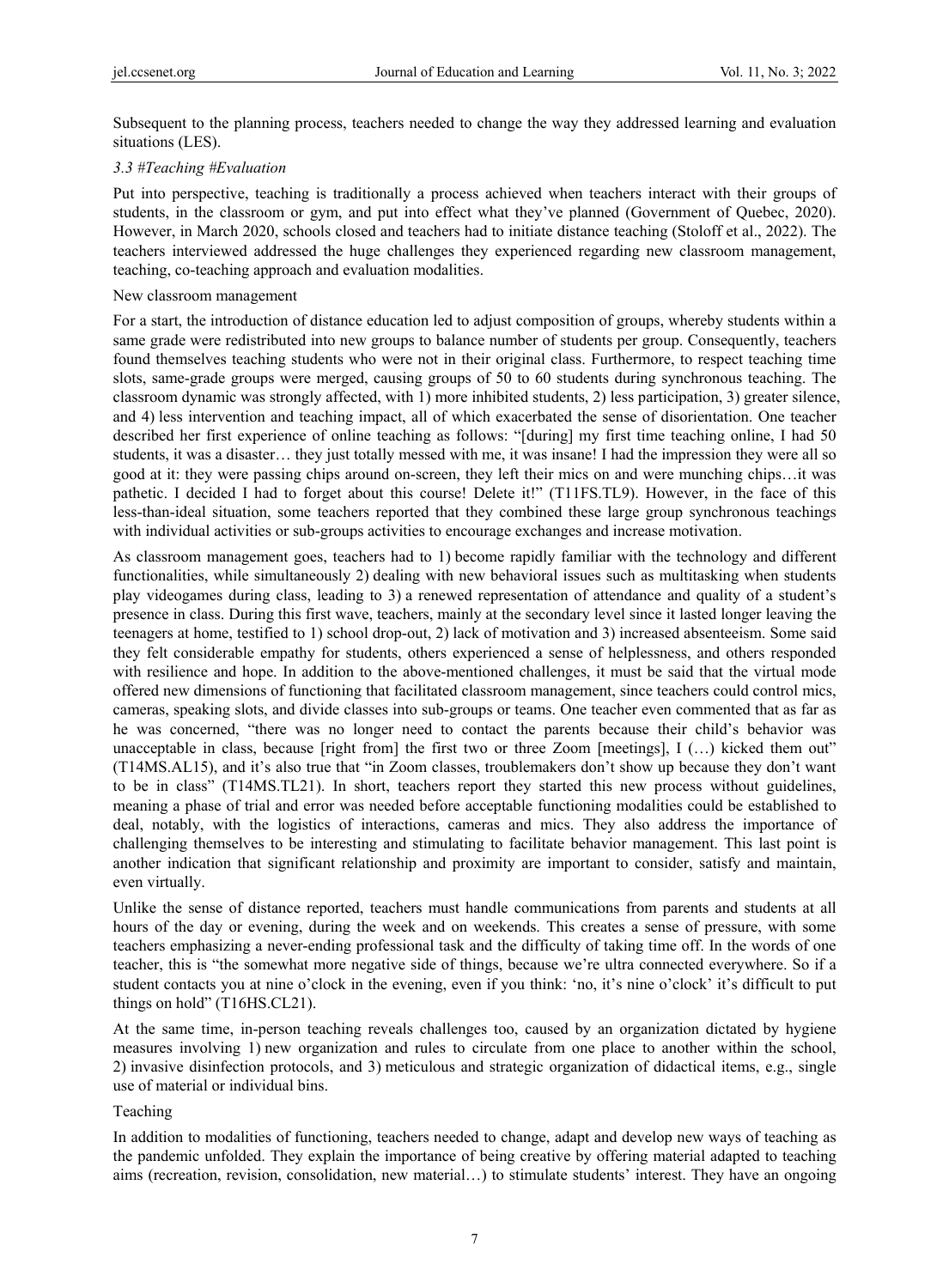concern with students' academic development, which, in a time of pandemic, became inevitably as important as socialization and management of needs and emotions. One teacher said that in her experience: "It made me realize that school is super important for [students]. For their academic development, of course, but especially for their social life, for their psychological life, and that's what I had really underestimated. Completely underestimated" (T23FS.AL43). Another teacher, furthermore, added that: "school, uh, it's not just learning. It's not just about learning your subject, it's also learning about living together, it's working together, it's socialization" (T12MS.AL1). Additionally, teachers describe considering various teaching modalities in regard of pandemic phases as well as learning needs. One teacher used the example of a video clip which was initially used to establish contact and implement game-based learning and was later used to review content and teach new material. The context obviously forced numerous teachers to develop their digital competence, as this primary school teacher attests: "I learned a whole lot about [digital technologies]. I was already kind of familiar with them, but video editing, filming, those things, I wasn't at all comfortable with them before. (…) This wasn't something I used before in my work, but now it's one more asset!" (T2MP.AL14).

In the face of an ongoing pandemic, teachers observed a drop in motivation and grew concerned about the sharp increase in screen time resulting from online teaching. They reacted by varying types of intervention. Some alternated synchronous with asynchronous courses and activities to do at home or outdoors, while others organized asynchronous prerequisite work (of information, comprehension) and combined it with a subsequent synchronous meeting which would focus on more complex explanations (manipulations, demonstrations or collective reflection) in order to divide up material taught and simplify learning. A few teachers say they recorded synchronous courses so they could be sent to absentees and be available to all students at all times; others, however, refrained from using this method to encourage attendance. In all cases, teachers implemented innovative strategies in response to the constant variations in the teaching context (in-person, online, hybrid). They exercised creativity to propose stimulating conditions time and again, regardless of the situation. Upon returning to school, one physical education teacher explained that she "had to be creative to come up with new ideas, new games. We weren't permitted to play basketball the same way, to play soccer. So, I got creative, we adapted" (T2MP.TL14).

#### Co-teaching approach

Interesting to note that teachers also updated the usual co-teaching approach. Indeed, three types of co-teaching became increasingly widespread during the pandemic. The first was split teaching, which involved splitting the week into three (3) days for one teacher and two (2) days for the other. This approach quickly proved inadequate to cope with students' multiple demands and ensure cohesion throughout the lessons. The second was complementary co-teaching. This was characterized by task division: planning tasks for one teacher and teaching tasks for the other, whether for in-presence or synchronous teaching or individual follow-up. The third type, finally, was team co-teaching. A result of student redistribution where, owing to the explosion of group-classes in a same grade, teachers united to co-teach and divide tasks between four (4) to five (5) teachers (planning, at-home-student follow-up, in class teaching, online teaching). Teachers indicated that this option called for significant team cohesion. One teacher responsible for online follow-ups reported that: "I had to consider the in-class teacher's content for the students at home. That was an important adjustment since I now had to work in students' files I don't usually handle, in order to access emails, phone numbers, follow-ups, because we had to record details in a shared document with the telework workforce: Who contacted who? At what time? And tracking content [for] student follow-ups" (T7FP.TL18).

#### Evaluation modalities

Despite the continuing reflection on what-how-when to implement material to support student learning, teachers acknowledge the fact that learning differs for all students and, in turn, effects assessment veracity. As mentioned by teachers after an unexpected directive was given in the last month of the school year by the Minister of Education instructing to produce a report card for the third and last trimester of the year, it was upsetting to be told to evaluate and it created stress regarding the reconfiguration, value, and aim of assessment: About what? How? Which students? When? In retrospect, however, teachers note the diversity of all assessment modalities used. For those conducted with students, methods used were 1) printed feedback, 2) photographs taken and posted online, 3) ordinary corrections, 4) student communication reports, and finally, 5) self-correcting online assessments, as well as anonymous corrections. One teacher illustrates this process as follows:

I discovered the joys of online evaluation. It was with our portal, I used formative evaluations that were self-correcting. The time spent correcting quizzes is over. Often, we have to verify learning with quizzes, but this always involves correcting. We never have enough time and they end up piling up. Then I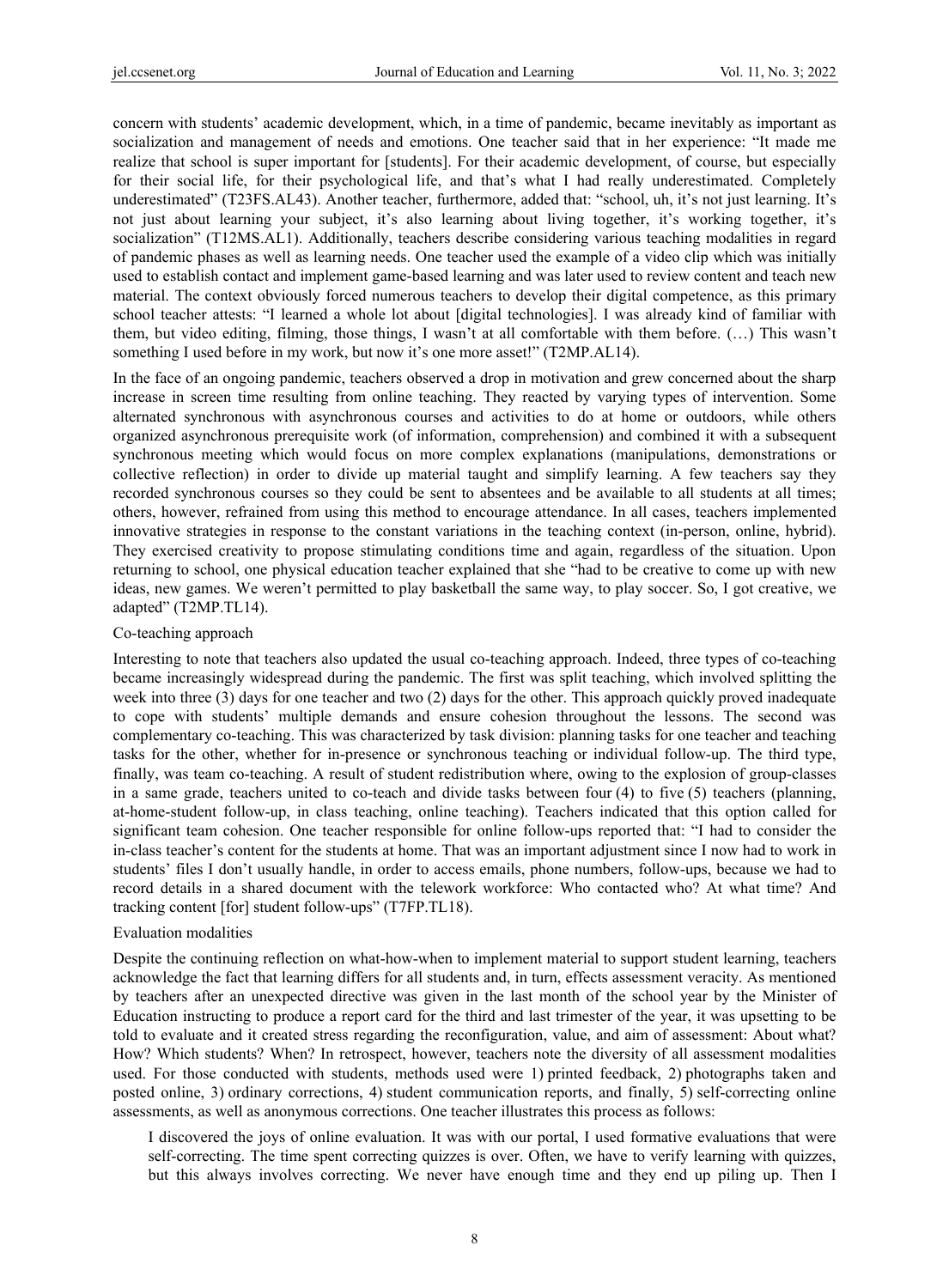discovered these tools that are always there for us and let us ask a few questions to see "was this material absorbed or are they [the students] off track?" So, for me, it was fantastic being able to ask kids for answers, and for them to get immediate feedback (…). Basically, if there hadn't been any confinement I would never have used it" (T14MS.TL24).

Regarding evaluation, although teachers obviously employed several modalities, they strongly objected to the Minister's requirement. First, teachers criticized this "compensation evaluation" containing no explicit criteria. The only available and justifiable criteria they evoked include, in a nutshell: 1) presence, 2) effort, 3) attendance, 4) assigned work completed even if not of uniform quality, 5) assigned work submitted even if up to two weeks late and 6) submission of original work versus work that has been duplicated. These criteria don't assess learning! Even if they did, how to assess learning? How does one manage the unmanageable? Second, they describe problems related to the nature of evaluation, that is, the difficulty of 1) finding meaning in the evaluations, 2) establishing objectives within a perspective of pedagogical continuity, notably when distance/in-person/hybrid teaching modalities differ significantly from one student to another, and 3) switching from an essentially observable "face-to-face" evaluation to a distance evaluation, notably for teachers in physical education and health. One teacher commented that: "I had no results, and the school administration was incapable of telling me how to evaluate" (T16HS.CL66). Finally, the formally imposed evaluation added stress on teachers who felt helpless to deal with children in difficulty, who needed to be supported, accompanied and evaluated in a context where this was not always possible. In addition, the Minister's injunction that "all students pass" caused teachers' indignation which comes as no surprise.

### **4. Discussion**

This study conducted with 20 teachers offered a unique and detailed understanding of their professional practice and personal experience during the pandemic. Needless to say, the complexity of the situation confronting them forced a radical change in their usual way of doing things. Along with Lacroix and Potvin (2009), and Brunon and Cau-Bareille (2020), our study shows that, during COVID-19, teachers abandoned their usual routines and adopted an ongoing, deliberate, voluntary and well-thought-out process to transform their teaching and innovated. Accordingly, our findings support the idea that the resulting pedagogical innovations were rooted in a sequential and cyclical process of continuous change and renewal comprised of three phases.

The invention phase was clearly reactive and creative in that it occurred over an exceptionally short period of time and called for the mobilization of a variety of effective resources, both internal and external. Faced with the urgency of the situation and given little time to adapt (Stoloff et al., 2022; Amado et al., 2017; Lollia & Issaeva, 2020; Stordeur & Colognesi, 2020), teachers managed nevertheless to create, adapt and adjust their practice. The unusual circumstances prompted an innovative approach that was valid in their eyes and supported by collaboration, as other researchers have shown (Perret & Plantard, 2020). Undeterred by adversity (COVID-19 and related guidelines), the teachers drew on internal and external resources, demonstrated solidarity and reinvented their pedagogical practices to respond to the needs of the moment.

The practical application phase was contextualized and differentiated. Our findings highlight a first period structured around the revision and consolidation of learning, during which teachers formatted content in keeping with the new requirements of the digital environment. The next and second period consisted of developing new content and was characterized by the diversified use of pedagogical tools adapted to digital supports available. In line with Stordeur and Colognesi (2020), pedagogical innovations implemented in this time of pandemic should inevitably be reinvested in future practice. Coulombe et al. (2020), on the other hand, underscore the few advances made in terms of training objects since only the essential elements of the program were taught, hence, there was very little enrichment within the didactical material developed and used.

The institutionalization phase was interactive and collective insofar as modes of functioning were shared first among colleagues in the same school and next with the teaching community, which was responsible for practices appropriation. Professional and scientific dissemination is seen as an integral part of institutionalization, because it enables the identification of the specific features of hybrid teaching, before being generalized and normalized. This practice will gradually become a new normal, an integral part of the repertoire teachers drew upon to make their pedagogical choices.

According to the participants in our study, hybrid teaching is to be circumscribed by a skillful combination of classroom and distance teaching-learning modalities. To be effective, this combination must be well planned and organized, and should take into account issues of distance, including the need for presence and proximity to encourage socialization (Ayer, 2020) and students' motivation and learning (Lollia & Issaeva, 2020). Hybrid teaching in schools focuses on students and aims for educational success which can be achieved through an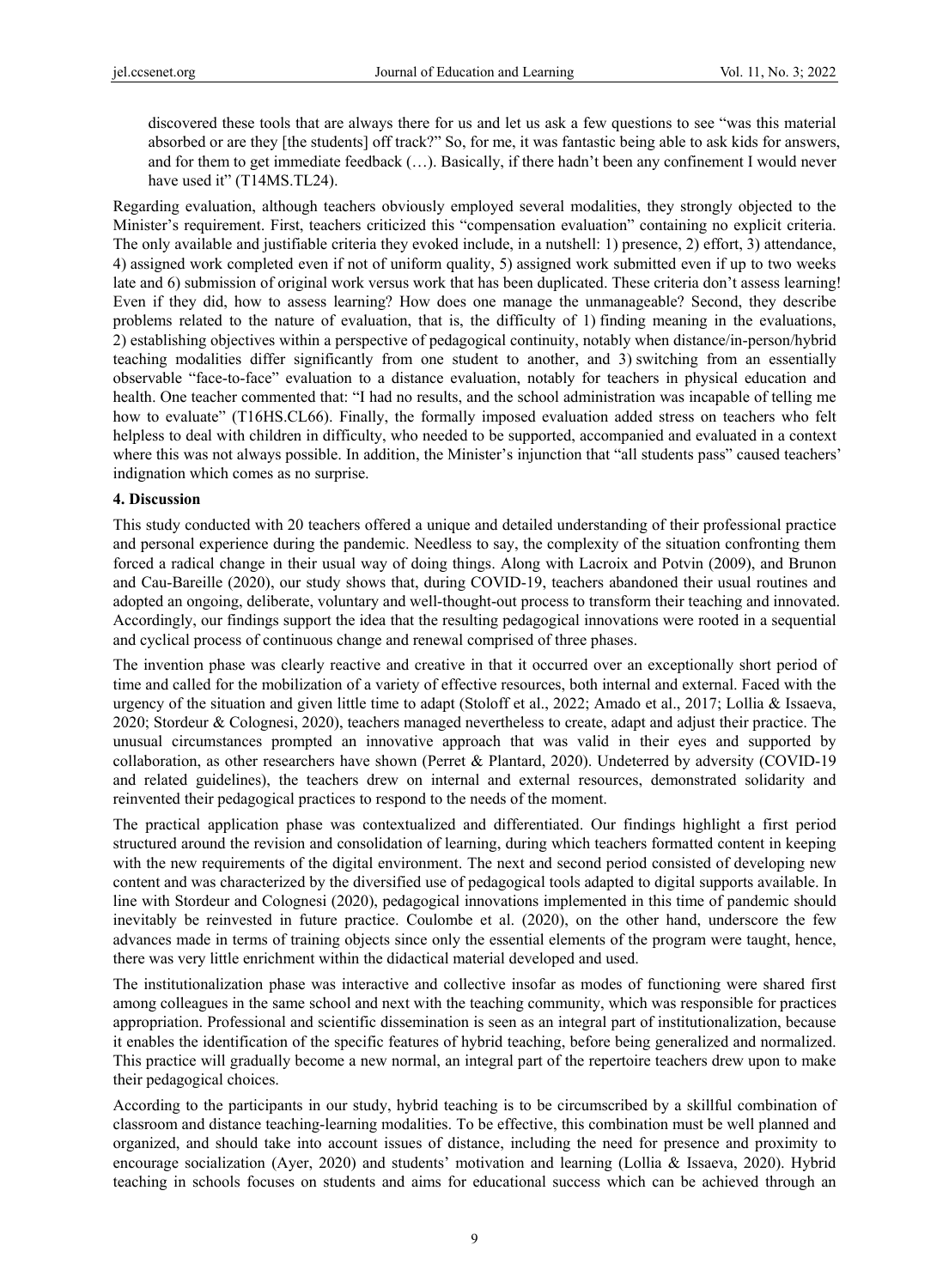ecological combination of learning, socialization and emotion management. This upcoming approach is characterized by a renewed 2.0 planning as well as synchronous and asynchronous teaching. This particular feature redefines the current 4th professional competency expected from teachers, "Implementing teaching and learning situations" (Government of Québec, 2020). This is that synchronous teaching with distance interaction and asynchronous work with no direct teacher-student interaction are both added to the single "classroom interaction" aspect of in-person teaching. Thus, digital practices are inseparable from hybrid teaching. Unlike Filippi et al. (2020), who presented a profile of more experienced teachers with less knowledge about digital technologies, our study shows that the required switch to digital pedagogical practices during the pandemic stimulated exploration, use of technology and creativity for many teachers, even those with the most experience (Stoloff et al., 2022). Regarding teaching in the digital era, Ayer (2020) emphasizes that it is the quality of digital tools used which ensures an effective teaching-learning process, not its use alone.

To reach pedagogical innovation, teachers' ability to innovate appears to depend on both self and others. Abilities related to self encompass 1) initiative, 2) commitment to educational success, 3) mastery of subject and 4) creativity. Abilities related to others involve significant bonds and productive collaboration with colleagues. This collaborative experience fostered mutual support and exchanges; it was no doubt responsible for reducing the feelings of isolation and loneliness evoked by many authors (Moreau et al., 2020; Filippi et al., 2020). The pedagogical innovation described here will no doubt impact teachers' future practices, even after the pandemic has subsided. Indeed, from now on, teachers can target promising "hybrid" practices entailing essential digital interfaces, preferred pedagogical approaches, developed tools, simplified evaluation modalities, facilitative forms of co-teaching, and collaboration with various members of the school staff. These encouraging practices have proved helpful and were experienced positively, which should motivate teachers to pursue them in the future.

Thanks to the pandemic, teachers have had to redefine themselves, discover new meaning in their profession, adapt and/or abandon their usual practices and meet the new requirements of a profession in constant evolution. This context, at first glance, risked to negatively affect their professional well-being. In our study, the main problems they faced were inconsistency, unfairness and a sense of helplessness. First and foremost was the inconsistency of guidelines for a constantly changing situation because of the lack of coherence between levels of governance (government departments, school boards, school administrations). These confusing directives, which were often issued in parallel with announcements to the general public, represented the main source of frustration, since teachers were afforded little time to effectively manage the situation. Second, the unfairness caused by teachers' varying degrees of commitment affected morale, since some teachers worked to the point of exhaustion, and were under the impression that others openly took advantage of the disruption to reduce their efforts and use the extra time for personal activities. This type of comparison between each other appears to be voluntary and customary, yet informal. Third, a sense of helplessness to cope with students experiencing social, academic, emotional or family problems was a major source of stress. Direct access to specialized services is therefore essential for fostering teachers' well-being in the workplace.

Our study also highlights the presence of individual strengths that allowed teachers to experience relative well-being in a time of crisis, notably 1) resilience, thanks to an ability to recognize the stakes involved and use their resources to cope, 2) competent action characterized by pedagogical creativity, and 3) sense of accomplishment after capably meeting challenges. Indeed, the participants' accounts attest to their resilience in a complex situation where directives were unclear, incoherent and issued from various sources; where hygiene measures were implemented to control the impact of a worldwide pandemic; and where the in-person teaching-learning process was upended by a hybrid teaching approach. In this crisis, teachers remained centered on professional expectations to offer optimal conditions for educational success. Their focus on educational success, rather than just academic achievement, may itself have been a key ingredient in their resilience. Indeed, the findings show that teachers appeared to be less concerned with learning per se (Aye, 2020; Lollia & Issaeva, 2020), preoccupied by socialization and emotion management to maintain students' well-being.

In addition to resilience, teachers demonstrated a pedagogical flexibility in their actions, revealing a capacity to revisit their planning process and transform their usual teaching modalities. An essential condition of this flexibility was mastery of their subject matter and related knowledge (Le Boterf, 2011), and space-time required for creativity (Brunon & Cau-Bareille, 2020). For support, teachers cultivated collaborations with colleagues, online training programs and expert advice. Resourcefulness and creativity are what lay behind their competent action. These findings complement those of Papi (2020) and Pelissier (2020) indicating that, in an emergency situation, the training and support offered can be successfully reinvested as long as the information conveyed responds to an immediate need. Finally, a strength related to professional well-being is the sense of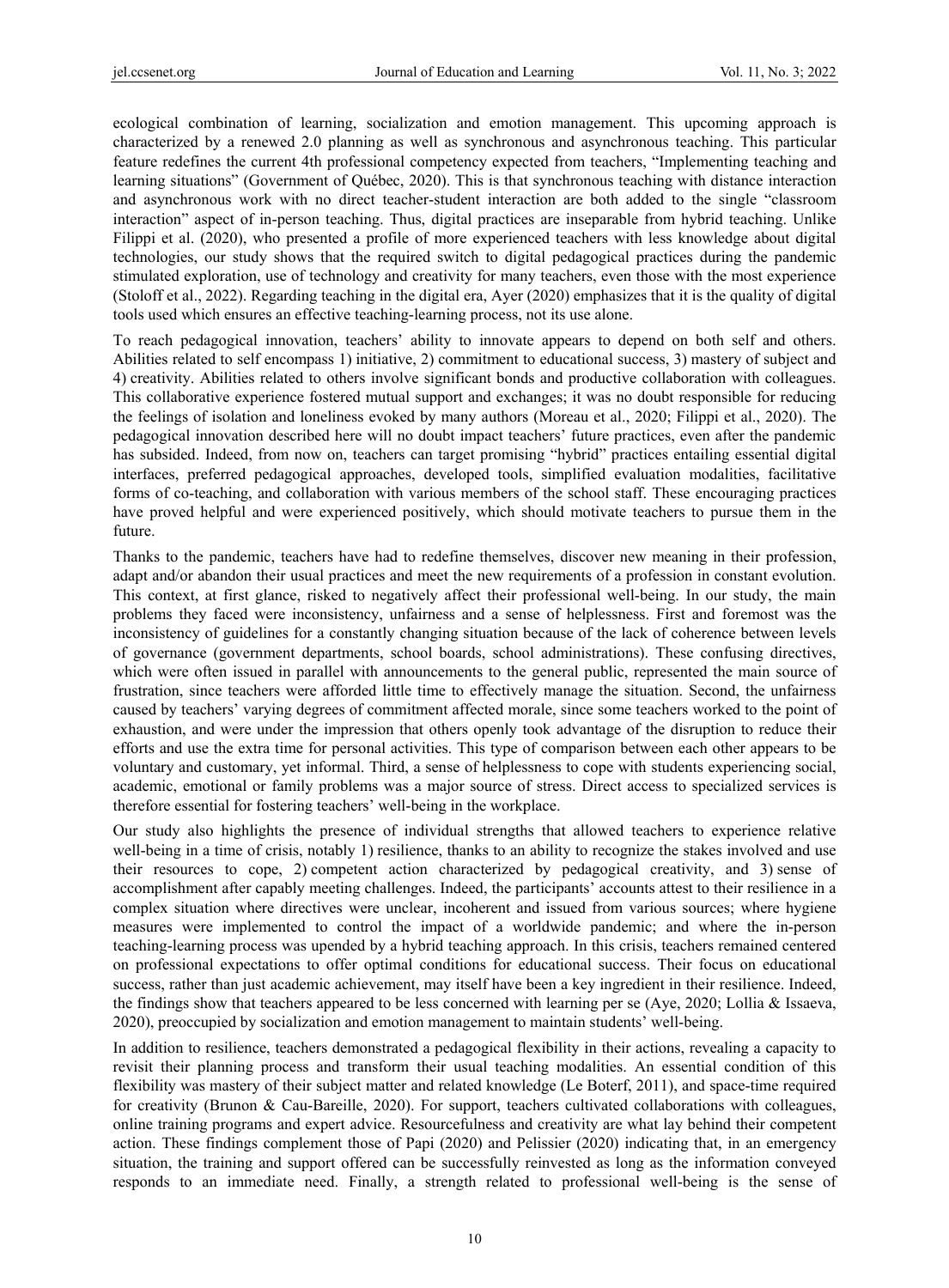accomplishment teachers experienced in terms of successes, challenges met, collaborations developed and new awareness of the extent of their potential. This positive view of these accomplishments strengthened their sense of well-being.

#### **5. Conclusion**

In a difficult time characterized by vague, contradictory and unrealistic directives, complicated pandemic measures and multiple adaptations for hybrid teaching in schools, teachers successfully fulfilled their mandate. Bolstered by an outpouring of professional solidarity, they demonstrated adaptation, innovation and creativity in the face of adversity. Despite a precarious sense of professional well-being, they lived up to the challenges of a pandemic using a combination of resilience, resourcefulness and determination. Considering their ability to show so much strength in action and hope for the future, it seems essential to build on teachers' individual strengths of character. In summary, and consistent with Seligman and Peterson (2004), teacher training or professional development activities can help individuals identify and maintain their strengths and psychological competencies. In this way, teachers can rely on their psychological capital to cope successfully with adversity and difficulties encountered in their profession.

#### **Acknowledgments**

This work was supported by CRIFPE (Centre de recherche interuniversitaire pour la formation et la profession enseignante), the Fonds d'aide à la recherche de l'Université du Québec à Trois-Rivières and GIRAS (Groupe interdisciplinaire de recherche appliquée en santé).

#### **References**

Amado, G., Bouilloud, J.-P., Lhuilier, D., & Ulmann, A.-L. (2017). *La créativité au travail*. Toulouse: Erès.

- Aye, M. (2020). Avantages et contraintes de la formation à distance des acteurs de la gouvernance scolaire régionale en Côte d'Ivoire. *Formation et Profession*, *28*(4), 1−16. https://doi.org/10.18162/fp.2020.700
- Brunon, C., & Cau-Bareille, D. (2020). « Crée-moi un oiseau »: Innover dans un cadre temporel inédit. *Formation et Profession*, *28*(4), 1−13. https://doi.org/10.18162/fp.2020.679
- Carignan, I., Beaudry, M.-C., & Cohene, K. (2020). L'enseignement-apprentissage à la maison en période de pandémie en mettant sa casquette de maman-enseignante-chercheure: Un défi de taille. *Formation et Profession*, *28*(4), 111. https://doi.org/10.18162/fp.2020.689
- Carrillo, C., & Assunção Flores, M. (2020). COVID-19 and teacher education: A literature review of online teaching and learning practices. *European Journal of Teacher Education*, *43*(4), 466−487. https://doi.org/10.1080/02619768.2020.1821184
- Coulombe, S., Gagnon, C., Bisson, J., Gagné, A., Dupuis, S., Larouche, M., … Beaucher, C. (2020). Transformations des pratiques enseignantes en formation professionnelle au Québec avec l'arrivée de la COVID-19. *Formation et Profession*, *28*(4), 1−13. https://doi.org/10.18162/fp.2020.682
- Detroz, P., Malay, L., & Crahay, V. (2020). Une démarche structurée pour définir quelques conseils en vue de limiter l'impact de la pandémie sur l'évaluation de nos étudiants. *Journal International de Recherche en Éducation et Formation*, *1*(Hors-série), 97−110.
- Filippi, P.-A., Félix, C., Martin, P., & Gebeil, S. (2020). L'externalisation du travail scolaire à la maison: un scénario d'avenir possible pour l'École de demain? *Formation et Profession*, *28*(4), 1−15. https://doi.org/10.18162/fp.2020.701
- Gable, S. L., & Haidt, J. (2005). What (and Why) Is Positive Psychology? *Review of General Psychology*, *9*, 103−110. https://doi.org/10.1037/1089-2680.9.2.103
- Gaucher, R. (2010). *La psychologie positive ou l'étude scientifique du meilleur de nous-mêmes*. Paris, France: L'Harmattan.
- Gouvernement du Québec. (2020). *La formation à l'enseignement*. Les orientations. Les compétences professionnelles. Québec: ministère de l'Éducation.
- Goyette, N. (2016). Développer le sens du métier pour favoriser le bien-être en formation initiale à l'enseignement. *Canadian Journal of Education*, *39*(4), 2-29.
- Lacroix, M.-È., & Potvin, P. (2009). *Les pratiques innovantes en éducation*. Réseau d'information pour la réussite éducative (RIRE). Retrieved from http://rire.ctreq.qc.ca/les-pratiques-innovantes-en-education-version-integrale/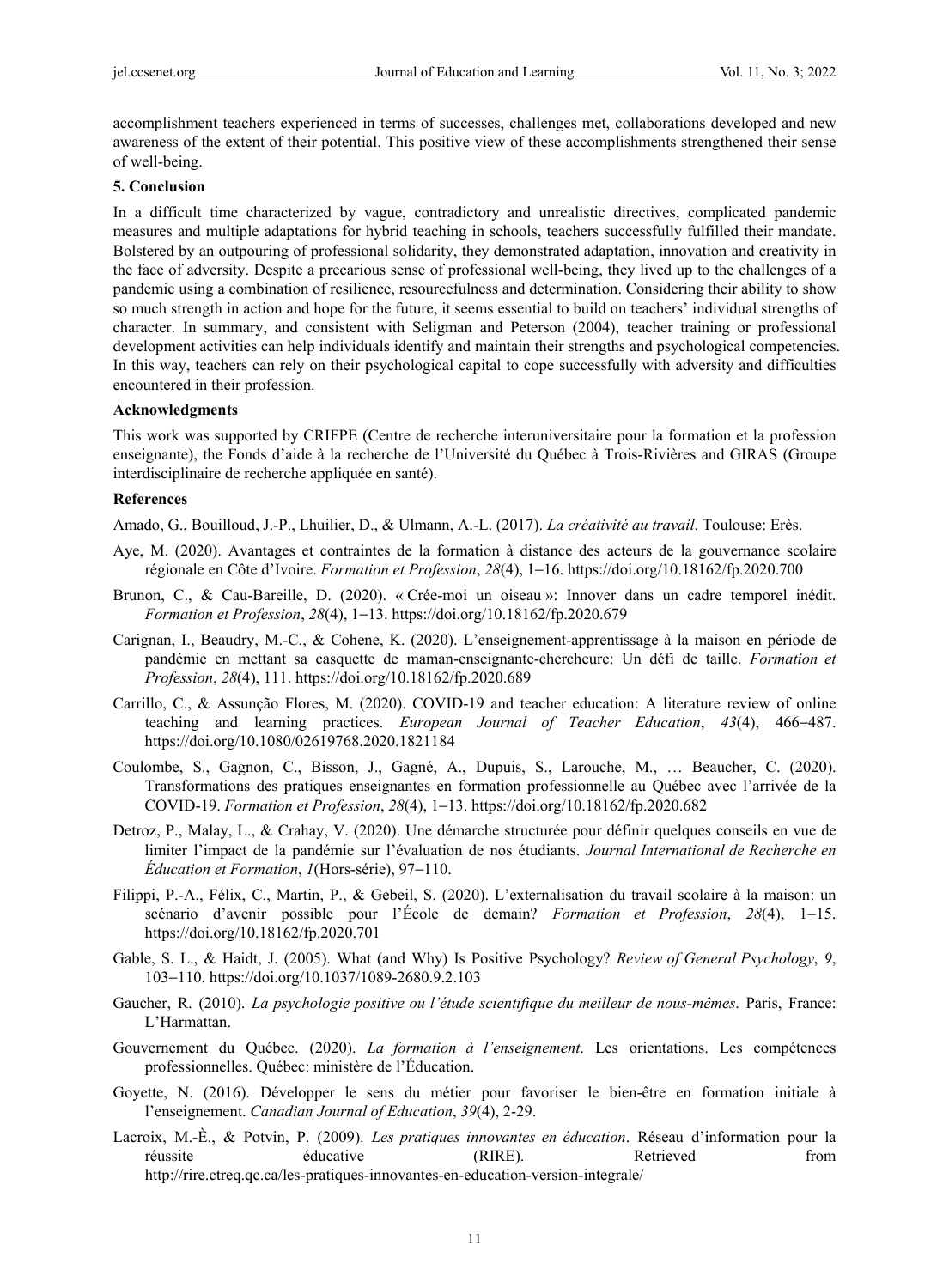- Le Boterf, G. (2011). Apprendre à agir et à interagir en professionnel compétent et responsable. *Education Permanente*, *188*(3), 97−112.
- Lhuilier, D. (2015). Puissance normative et créative de la vulnérabilité. *Éducation Permanente: Travail et Créativité*, *202*, 101−116. https://hal-cnam.archives-ouvertes.fr/hal-02290567/document
- Lollia, M., & Issaieva, E. (2020). Comment les enseignants assurent la continuité pédagogique et évaluent en contexte de pandémie? Une étude en Guadeloupe. *Journal International de Recherche en Éducation et Formation*, *1*(Hors-série), 181−192. https://doi.org/10.18162/fp.2020.702
- Magyar-Moe, J. L. (2015). Positive Psychology in Classroom. In J. C. Wade, L. I. Marks & R. D. Hetzel (Eds.), *Positive psychology on the college campus* (pp. 133−166). Oxford: University Press. https://doi.org/10.1037/e564232014-001
- Mongeau, P., & Tremblay, J. (2002). *Survivre: La dynamique de l'inconfort*. Québec: Presses de l'Université de Québec. https://doi.org/10.2307/j.ctv18phc9k
- Moreau, D., Smith, J., Larose, F., & Chamberland-Black, Z. (2020). La formation à l'enseignement en contexte de pandémie: De nouveaux défis. *Apprendre et Enseigner Aujourd'hui*, *10*(1), 26−33. https://doi.org/10.18162/fp.2020.687
- Paillé, P., & Mucchielli, A. (2012). L'analyse à l'aide des catégories conceptualisantes. In P. Pierre & M. Alex (Eds.), *L'analyse qualitative en sciences humaines et sociales* (3rd ed., Chapitre 12, pp. 315−375). Paris: Armand Colin. https://doi.org/10.3917/arco.paill.2012.01
- Papi, C. (2020). Supporting teachers in the transition towards distance education: Challenges and means. *Journal of Learning for Development*, *7*(3), 467−472.
- Pelissier, C. (2020). Développement de l'accompagnement des enseignants universitaires à l'ère du Web 2.0: retours d'expériences des référents numériques. *Formation et Profession*, *28*(4), 1−12. https://doi.org/10.18162/fp.2020.699
- Perret, D., & Plantard, P. (2020). Pratiques numériques des enseignants en Bretagne pendant le confinement. Analyse anthropologique des premières données qualitatives et quantitatives. *Formation et Profession*, *28*(4), 1−12. https://doi.org/10.18162/fp.2020.686
- Peterson, C., & Seligman, M. E. P. (2004). *Character strengths and virtues: A handbook and classification*. Oxford: Oxford University Press.
- Proulx, J. (2019). Recherches qualitatives et validités scientifiques. *Recherches Qualitatives*, *38*(1), 53−70. https://doi.org/10.7202/1059647ar
- Rondeau, R., & Paillé, P. (2016). L'analyse qualitative pas à pas: gros plan sur le déroulé des opérations analytiques d'une enquête qualitative. *Recherches Qualitatives*, *35*(1), 4−28.
- Santé et services sociaux Québec. (2010). *Cadre conceptuel de la santé et de ses déterminants: résultat d'une réflexion commune*. Québec: Gouvernement du Québec.
- Savoie-Zajc, L. (2000). La recherche qualitative/interprétative en éducation. In T. Karsenti & L. Savoie-Zajc (Eds.), *Introduction à la recherche en éducation*. Sherbrooke, Québec: Éditions du CRP.
- Savoie-Zajc, L. (2009). L'entrevue semi-dirigée. In B. Gauthier (Ed.), *Recherche sociale: de la problématique à la collecte de données* (5e ed.). Québec, Québec: Presses de l'Université du Québec.
- Seligman, M. E. P. (2002). *Authentic happiness: Using the new positive psychology to realize your potential for lasting fulfillment*. New York, NY: Free Press.
- Seligman, M. E. P. (2011). *Flourish: A visionary new understanding of happiness and well-being*. New York, NY: Free Press.
- Seligman, S. (2004). *Martin Seligman: The new era of psychology*. TedTalk, Retrieved from https://www.ted.com/talks/martin\_seligman\_the\_new\_era\_of\_positive\_psychology
- Stake, R. (1995). *The art of case study research*. London: Sage.
- Stoloff, S., Boulanger, M., Lavallée, É., & Glaude-Roy, J. (2020). Teacher's professional well-being: indicators and strategies. *Journal of education and learning*, *9*(1), 16-29.
- Stoloff, S., Goyette, N, De Guise, A-A., & Girard, S. (2022 accepté). Enseigner en temps de pandémie au Québec : étude de cas d'un enseignant du secondaire. *Revue Canadienne de l'éducation*, *45*(3).